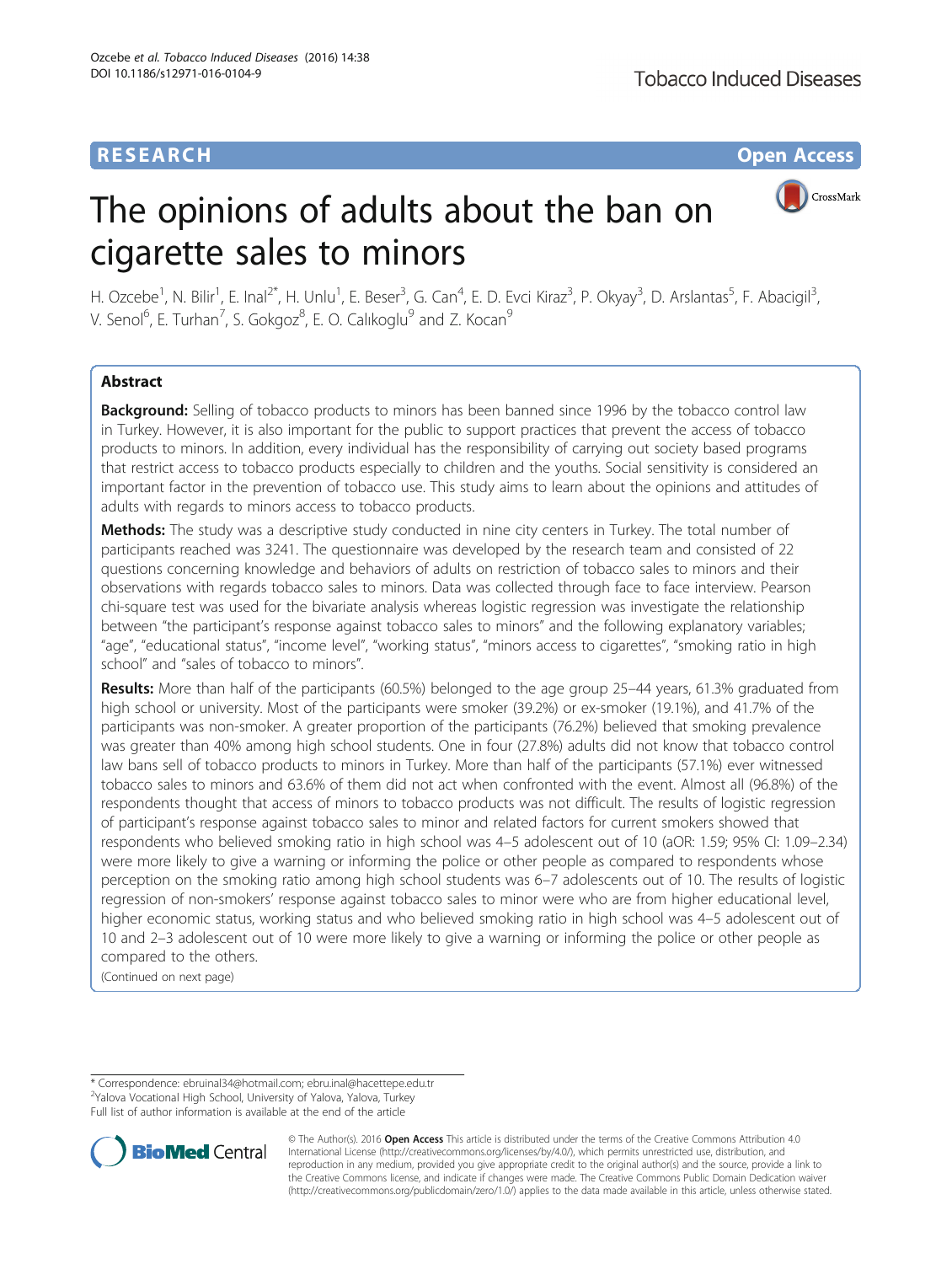#### (Continued from previous page)

**Conclusions:** Although laws prohibiting the sale of tobacco products to the under age group is very important with regards to accessibility of minors to tobacco products, most of the study participants believed that minors can still easily access tobacco products, and more than half of the participants did not act when confronted with the event. The education, information and monitoring program most especially as it concerns salesman, should be reviewed and strengthened to obey the rules on sales of tobacco products to minors. Education program should be carried out to increase the knowledge and awareness of the community for sale of tobacco to minors. Social sensitivity is important for the prevention of tobacco use and every individual have a responsibility in carrying out this society based program, most especially as it related to prevention of tobacco usage among children and youths.

Keywords: Children, Tobacco, Tobacco point of sale, Turkey

#### Background

Tobacco use is one of the most important public health concerns worldwide. The rapid increase in health problems associated with tobacco usage have drawn a lot of attention, and great efforts have been put in place to reduce tobacco use [\[1](#page-9-0)].

Tobacco control activities first started in developed countries, and later found their place in all countries' agenda with the World Health Organization (WHO) Framework Convention on Tobacco Control (FCTC) which was accepted at the World Health Assembly in 2003 [\[2](#page-9-0)]. FCTC points out two main groups of approaches to reduce tobacco use; the first approach is to reduce the demand for tobacco products, whereas, the second one is to reduce the supply of tobacco products, including placing ban on the sale of tobacco products to children and youth [[3, 4\]](#page-9-0). According to several studies, increased enforcement of laws that ban tobacco sales to minors can reduce access of minors to tobacco products [[5](#page-9-0)–[7\]](#page-9-0). In an observational study on the impact of anti-smoking legislation in Woodridge, a suburban community of Chicago, it was found that both merchant sales and adolescent smoking behavior were reduced after the passage of the law [\[6](#page-9-0)]. According to the study, the rates of cigarette experimentation and regular use of cigarettes by adolescents were reduced by over 50% between the pre- and post-test observation periods. In addition, the reduction in cigarettes use was still apparent after 7 years [\[6\]](#page-9-0). Though previous studies suggest that the enforcement of laws banning the sale of tobacco products to the underage can lead to a reduction in tobacco use among minors, by making it harder to purchase cigarettes [[7\]](#page-9-0). However, the effectiveness of tobacco control laws is undermined by other "social sources" of cigarettes [\[8](#page-9-0)]. For example, an intervention study done by Forster and colleagues to enact local ordinances, change retail merchants' behavior, and promote enforcement of laws prohibiting illegal sales to minors in 14 Minnesota communities found that the prevalence of smoking among the young age groups was much less in the intervention communities as compared to other

communities. In addition, they also observed that youths who reported ever smoking were very likely to cite social sources for cigarettes, though, older youth and those reporting weekly smoking also reported purchasing their own tobacco [[5\]](#page-9-0). There are also similar studies showing that tobacco laws alone are not enough to reduce illegal sales to minors [[8](#page-9-0)–[10](#page-9-0)].

Public support for practices on the prevention of access to tobacco products for minors is very important if any progress is to be made. Studies have been done to this effect [[11](#page-9-0)–[13](#page-9-0)]. A 1992 national telephone poll of 1200 adults residing in New York showed that approximately 83% were in favor of legislations banning tobacco advertisements targeted at teenagers in New York. In addition, three quarters of smokers also supported a ban on tobacco advertisements targeted at teenagers [\[14](#page-9-0)]. Another study shows that most of the American public do not believe that laws prohibiting the sale of tobacco to minors are adequately enforced [[15\]](#page-9-0). In a survey conducted in the United States, it was reported that 8 out of 10 adults felt it was "very easy" or "somewhat easy" for teenagers to buy cigarettes near where they live [[16\]](#page-9-0). Some literatures suggest that majority of adults think laws banning the sale of tobacco products to minors have not been adequately enforced [[15](#page-9-0), [17](#page-9-0), [18](#page-9-0)].

Tobacco control activities first started in Turkey through the Law on Prevention of Harms of Tobacco Use in 1996 [[19\]](#page-9-0). This Law was further amended in 2008, and played a role in making Turkey the third country in the world to be 100% smoke-free country [[20\]](#page-9-0). The first and the amended law banned selling of tobacco products to minors less than 18 years of age [[19, 21\]](#page-9-0). Even though there are some difficulties in the implementation of this item, Turkey has recorded important achievements in tobacco control and is the first and single country in the world implementing all six strategies of MPOWER with success [[22\]](#page-9-0). However, tobacco use is still considered to be one of the main public health issues in Turkey, as Turkey is one of the countries with the highest tobacco usage rate in the world [[22\]](#page-9-0).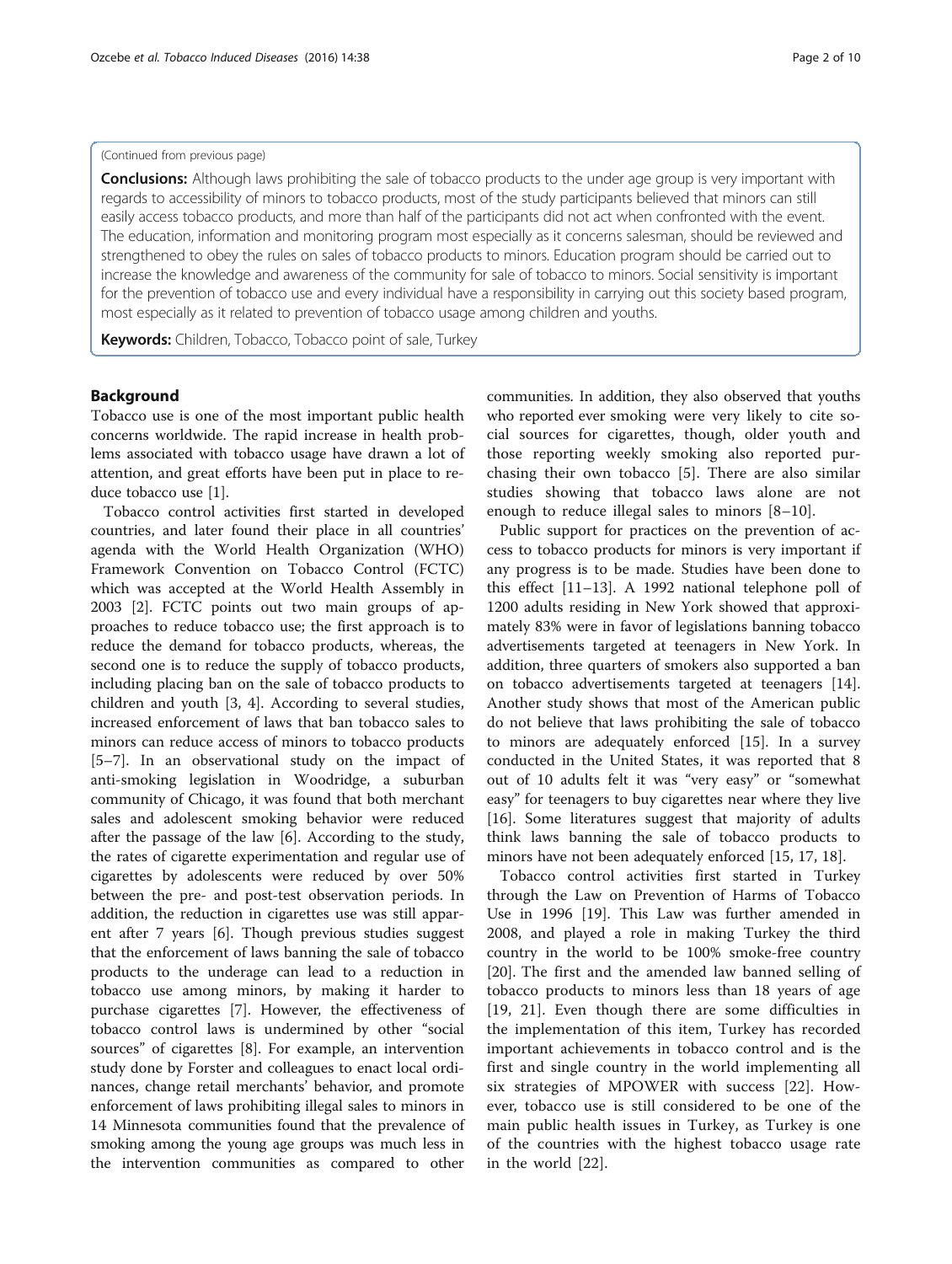The frequency of smoking is 27.1% among older than 15 years in Turkey and about 15 million people use cigarette and other tobacco products [\[22](#page-9-0)]. According to the Global Adult Tobacco Survey (GATS), one fifth of smoker adults start using tobacco products before 15 years and more than half of adults start using tobacco products before 18 years [[22\]](#page-9-0). This result reveals that tobacco use is quite prevalent among the young, also, a great number of smokers starts this behavior during their youth. Thus, it is very important to prevent children and the young from starting tobacco use.

The Turkish Law on the Prevention and Control of Hazards of Tobacco Products, Law No. 4207 has an article about the "prohibition of access to tobacco use for individuals who are under the age of 18 through sale and distribution" [[19\]](#page-9-0). This is a very important law with regards to tobacco control as during tobacco control among minors, one of the focus is to prevent minors from accessing tobacco products with emphasis on advertising bans, sponsorship, promotion, brand stretching and regulations aimed at public awareness and point of sales [[19\]](#page-9-0). This study aims to learn about the opinions and attitudes of adults with regards to minors access situations to tobacco products.

#### Methods

#### Study design and data collection

The study was a descriptive study conducted in nine city centers of Turkey; Ankara, Aydın, Erzurum, Eskisehir, İzmir, Gümüşhane, Kayseri, Kırklareli, and Trabzon. These cities were selected by convenience from different geographic regions of the country. Thus, the study findings are not representative of the whole country.

The study was organized by the Institute of Public Health, University of Hacettepe. Faculty members from the departments of public health or public health specialist in each city coordinated field data collection. The study was funded by Hacettepe University Scientific Research Projects Coordination Unit.

The sample size was determined by accepting the prevalence as 0.50 and error as 0.05 (with 95% confidence interval). Participation in the study was voluntary and convenience sampling technique was used with the aim of reaching 400 people in each city center. Participant selection criteria included adults aged 18 years and above.

The questionnaire form was developed by the study team, based on previous literatures. The questionnaire consisting of 22 questions regarding smoking behavior of the participants, knowledge of tobacco control law, observation and reactions on tobacco sales to minors. The items in the questionnaire consisted of sociodemographic characteristics of participants (6 questions), questions on individual smoking profile (4 questions),

participants opinion about smoking among minors (5 questions), knowledge about prohibition of sales of tobacco to minors (2 questions), ever witnessed tobacco sale to minors and their reactions (3 questions) and suggestion about tobacco sale to minors (2 questions). The questionnaire was initially pretested and data was collected through face to face interview.

The questionnaire was initially pretested and data was collected through face to face interview. All interviewers were trained by the local research team in each city. The interviewers comprised university graduates or final year students. The expected total number of people to be interviewed was 3600 however, the total number of people reached was 3241.

Variables (i) Socio-demographic variables; Socio demographic variables included age, educational status, working status and income level. Age was recorded into 18–24, 25–34, 35–44, 45–54 and 55 and above years. Educational status was recorded into literate, primary (5 years), secondary (8 years), high school (11 years), university and others. Working status was grouped into working and not working. Income level was grouped into 5 groups: income level was grouped into lowest, lower middle, middle, higher middle and highest.

(ii) Perception and knowledge of tobacco use and sales to minor and tobacco control law covariates; this included questions on smoking ratio in high school, sales of tobacco to minors, penalty for sales of tobacco to minors, the places providing cigarettes to minors, and minors access to cigarettes. Smoking ratio in high school was recorded into the following groups; one adolescent out of 10, 2–3 adolescents out of 10, 4–5 adolescents out of 10, and 6–7 adolescents out of 10. Sales of tobacco to minors were grouped into prohibited, allowed with their parents and not prohibited. Penalty for sales of tobacco to minors was categorized into fine, cancellation of sales certification, and imprisonment, the places providing cigarettes to minors were grouped into grocery/market, friends, vendor, and family. Minors' access to cigarettes was grouped into very easy, not very difficult and very difficult.

(iii) Ever witnessed tobacco sales to minor and response against the situation variables; Respondents were asked if they witnessed any tobacco sale to minors, the sellers response to minor and the participants response against tobacco sales to minor. Ever witnessed any tobacco sales to minors was grouped into yes and no. The sellers response to minor was categorized into asking his/her ID card and not asking anything and selling tobacco product. The participant's response against this event include the following categories;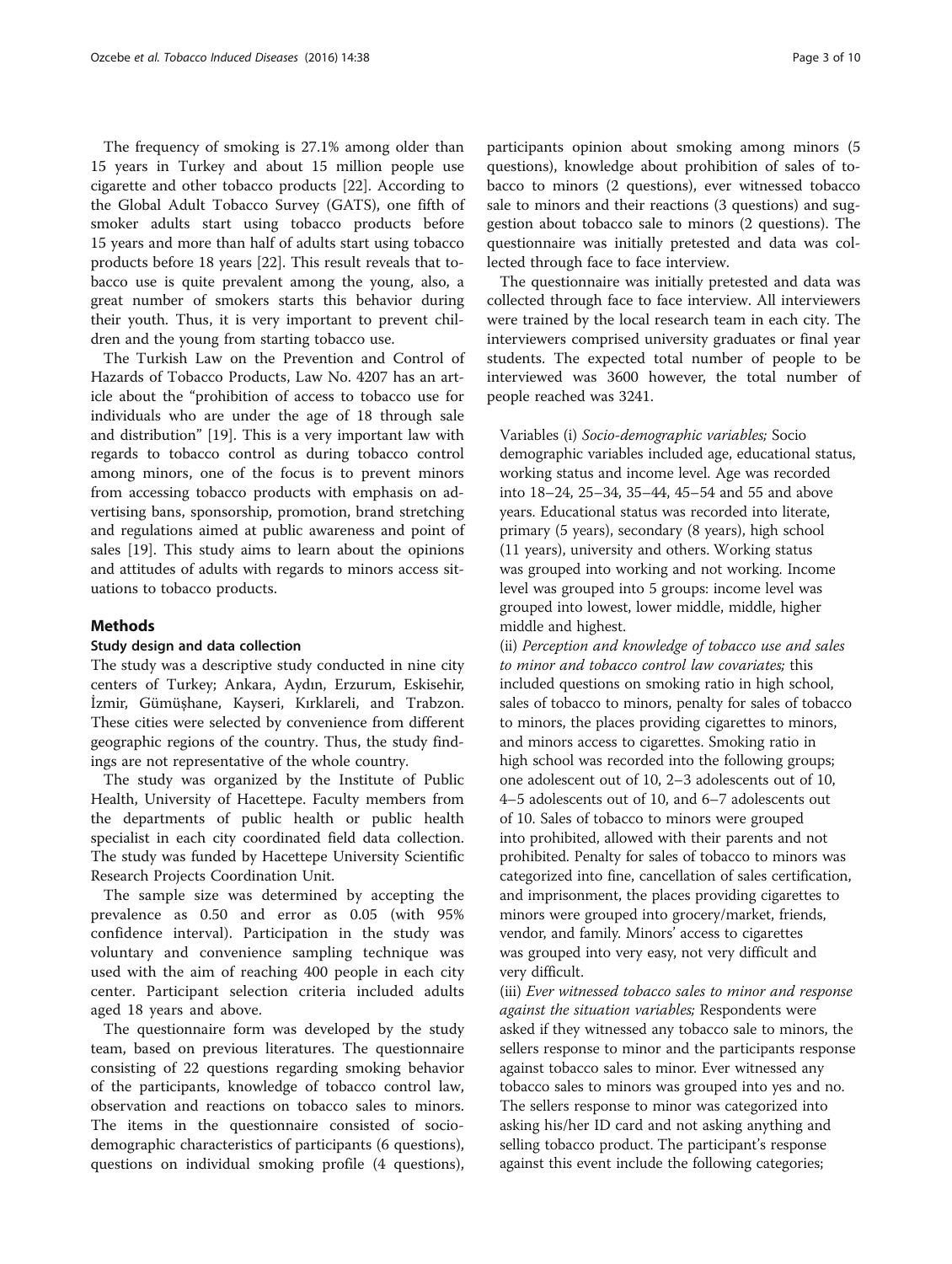Doing nothing, warning the sellers, warning the owner, warning the child, informing the police, and talking to the other people about this event.

(iv) Smoking status: Smoking status was grouped into current smokers, former smokers and never smoked.

#### Statistical analysis

For the study sample characteristics, variables were reported as frequencies and percentages. Pearson chisquare tests were conducted to examine bivariate differences with smoking status where the assumption of the expected count less than 5 should not exceed 20% for variables was satisfied, if otherwise exact chi-square test was used. "Participant's response against tobacco sales to minor" was specified as dependent variable and dichotomized into warming/informing and nothing (as reference). Additionally, independent variables which includes "age", "educational status", "income level", "minors access to cigarettes" and "sales of tobacco to minors" were grouped as follows: "Age" was classified into 18–24, 25–34 and 35 and above; "educational status" was classified into secondary and below, high school and university; "income level" was classified into middle and below, and higher middle and above; "minors access to cigarettes" was classified into very easy, not very difficult and very difficult and "sales of tobacco to minors" was classified into prohibited and not prohibited, allowed with their parents. Since "smoking status" was thought the most important factor affecting the behavors, two logistic regression models were performed to identify the relationship between "participant's response against tobacco sales to minor" and related factors for current smokers and participants who never smoked. For current smokers, logistic regression model was constructed to identify the relationship between "participant's response against tobacco sales to minor" and the following explanatory variables; socio-demographic variables (age, educational status, income level, working status), "minors access to cigarettes" and "smoking ratio in high school". For participants who never smoked, logistic regression model was constructed to identify the relationship between "participant's response against tobacco sales to minor" and the following explanatory variables; sociodemographic variables (age, educational status, income level, working status), "smoking ratio in high school" and "sales of tobacco to minors". Reference categories were shown in Tables [4](#page-7-0) and [5](#page-7-0). Hosmer-Lemeshow statistics was used to assess model assumption. The variables which were found as significant according to Pearson chi-square test were included into logistic regression model as independent variables. Since some participants did not answered all the questions, there were some missing observations in the dataset. While performing multiple logistic regression, list wise deletion method was used to handle with missing observations. A *p*-value below 0.05 was accepted as significant.

#### **Ethics**

This study was approved by Non-interventional Clinical Researches Ethics Board of Hacettepe University (GO 13/242-19).

#### Results

Most of the participants were smoker (39.2%) or exsmoker (19.1%), and 41.7% of the participants was nonsmoker; 16.1% of the smokers started smoking daily before the age of 15 while 42.6% started smoking between ages 15–17 (data is not given in the table).

A greater proportion of respondents (60.5%) were in the age group 25–44 years age group, approximately 61.3% of participants were high school or university graduates. A greater percentage of study participants (65.9%) were currently working. About 85.7% had middle and below income level. More than half of the participants (55.5%) who were current smokers were in the age group 18–34 years. Participants who were never smoked had mostly high school and above educational status (64.0%), whereas more than half of the participants (64.7%) who were current smokers had high school and above educational status. Most of the participants who were never smoked, smoked and quit, current smokers had middle income level (43.7, 49.0 and 43.7% respectively) (Table [1\)](#page-4-0).

All the participants believed that smoking behavior was highly prevalent among adolescents. Only 7.2% of participants believed that one out of 10 high school students were smokers, most of the participants (76.2%) believed that smoking prevalence was more than 40% among high school students. Participants who were current smokers thought that more high school students were current smoking as compared to non-smokers  $(p = 0.001)$  (Table [2](#page-5-0)).

A higher percentage of the participants believed that it was prohibited to sell tobacco to minors, however, 9.8% of respondents believed that minors were allowed to buy tobacco products with their parents and 18.0% thought that there were no laws prohibiting the sale of tobacco to minors. A greater proportion of respondents believed that the penalty for sales of tobacco to minors was fine (56.4%) and a greater percentage of current smokers (55.3%) as compared to non-smokers believed so  $(p = 0.003)$  (Table [2](#page-5-0)).

Almost half of the participants (54.6%) believed that minors accessed tobacco products from grocery/market or vendors, a greater proportion of current smokers as compared to non-smokers believed that minors accessed cigarettes from vendors (14.8 and 8.7%) (Table [2](#page-5-0)).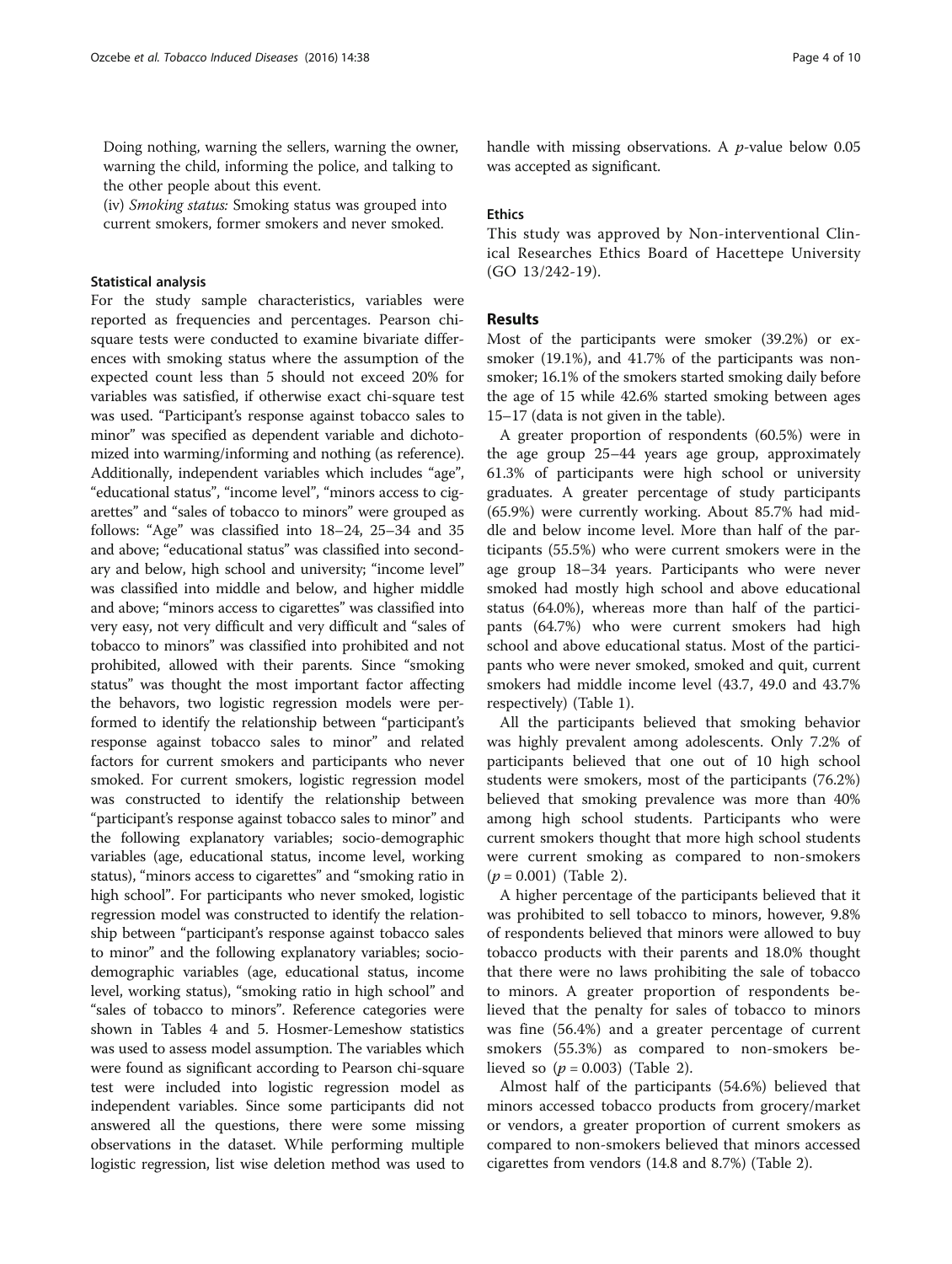<span id="page-4-0"></span>

| Table 1 Some sociodemographic characteristics of participants |                |      |                 |      |                |      |             |       |         |
|---------------------------------------------------------------|----------------|------|-----------------|------|----------------|------|-------------|-------|---------|
| Socio-demographic<br>characteristics<br>Age                   | Smoking Status |      |                 |      |                |      |             | Total |         |
|                                                               | Never          |      | Smoked and quit |      | Current smoker |      | $\mathsf N$ | $\%$  |         |
|                                                               | n              | $\%$ | n.              | %    | $\mathsf{n}$   | $\%$ |             |       |         |
| $18 - 24$                                                     | 275            | 22.3 | 49              | 8.7  | 187            | 16.0 | 511         | 17.2  | < 0.001 |
| $25 - 34$                                                     | 483            | 39.2 | 171             | 30.3 | 462            | 39.5 | 1116        | 37.6  |         |
| $35 - 44$                                                     | 267            | 21.7 | 113             | 20.0 | 299            | 25.5 | 679         | 22.9  |         |
| $45 - 54$                                                     | 138            | 11.2 | 123             | 21.8 | 145            | 12.4 | 406         | 13.7  |         |
| 55 and over                                                   | 68             | 5.5  | 109             | 19.3 | 78             | 6.7  | 255         | 8.6   |         |
| Total                                                         | 1231           |      | 565             |      | 1171           |      | 2967        | 100.0 |         |
| <b>Educational Status</b>                                     |                |      |                 |      |                |      |             |       |         |
| Literate                                                      | 123            | 9.6  | 45              | 7.8  | 71             | 5.9  | 239         | 7.8   | < 0.001 |
| Primary (5 years)                                             | 122            | 9.6  | 97              | 16.7 | 164            | 13.7 | 383         | 12.5  |         |
| Secondary (8 years)                                           | 214            | 16.8 | 112             | 19.3 | 234            | 19.5 | 560         | 18.3  |         |
| High school (11 years)                                        | 345            | 27.0 | 160             | 27.6 | 389            | 32.5 | 894         | 29.3  |         |
| University                                                    | 453            | 35.5 | 165             | 28.4 | 326            | 27.2 | 944         | 30.9  |         |
| Others (vocational school, etc.)                              | 19             | 1.5  | $\mathbf{1}$    | 0.2  | 13             | 1.1  | 33          | 1.1   |         |
| Total                                                         | 1276           |      | 580             |      | 1197           |      | 3053        | 100.0 |         |
| Working Status                                                |                |      |                 |      |                |      |             |       |         |
| Working                                                       | 768            | 61.0 | 375             | 65.4 | 847            | 71.7 | 1990        | 66.0  | < 0.001 |
| Not working                                                   | 492            | 39.0 | 198             | 34.6 | 335            | 28.3 | 1025        | 34.0  |         |
| Total                                                         | 1260           |      | 573             |      | 1182           |      | 3015        | 100.0 |         |
| Income Level                                                  |                |      |                 |      |                |      |             |       |         |
| Lowest                                                        | 72             | 5.7  | 36              | 6.1  | 60             | 5.0  | 168         | 5.5   | < 0.001 |
|                                                               |                |      |                 |      |                |      |             |       |         |

Lower middle 486 38.4 199 34.0 400 33.5 1085 35.6 Middle 553 43.7 287 49.0 522 43.7 1362 44.7 Higher middle 129 10.2 52 8.9 169 14.2 350 11.5 Highest 25 2.0 12 2.0 43 3.6 80 2.6 Total 1265 586 1194 3045 100.0

Table 1 Some sociodemographic characteristics of participants

Note: Some participants did not answer all the questions

Only 3.2% of the participants believed that minors' access to cigarettes was very difficult. According to smoking status, smokers (66.9%) believed that minors access to cigarettes was very easy as compared to nonsmokers (59.3%) ( $p = 0.001$ ). (Table [2\)](#page-5-0).

More than half of the participants (57.1%) ever witnessed any tobacco sales to minors, current smokers reported higher percentage (63.8%) of having witnessed tobacco sales to minor as compared to nonsmokers  $(p < 0.001)$  (Table [3\)](#page-6-0).

Approximately 64% of respondents who ever witnessed any tobacco sales to minors did not act when confronted with the event and current smokers made up a higher proportion of the group "doing nothing" as compared to non-smokers, however, nonsmokers had more positive response with regards to warning/informing the police or other people ( $p = 0.002$ ). Approximately 88.0% of the salesmen sold tobacco products without asking the child's age or asking for an identity card (Table [3\)](#page-6-0).

Two logistic regression models with multiple predictors were constructed to investigate relationship between participant's response against tobacco sales to minors and related factors for current smokers and participants who never smoked. The results of logistic regression models for current smokers were given in Table [4](#page-7-0). The results of logistic regression model showed that the model assumptions were satisfied  $(p = 0.271)$  and the model was found to be statistically significant ( $p <$ 0.001). Respondents who believed smoking ratio in high school was 4–5 adolescent out of 10 (aOR: 1.59; 95% CI: 1.09–2.34), were more likely to give a warning or informing the police or other people as compared to respondents whose perception on the smoking ratio among high school students was 6–7 adolescents out of 10, whereas 2–3 adolescent out of 10 (aOR: 0.74; 95% CI: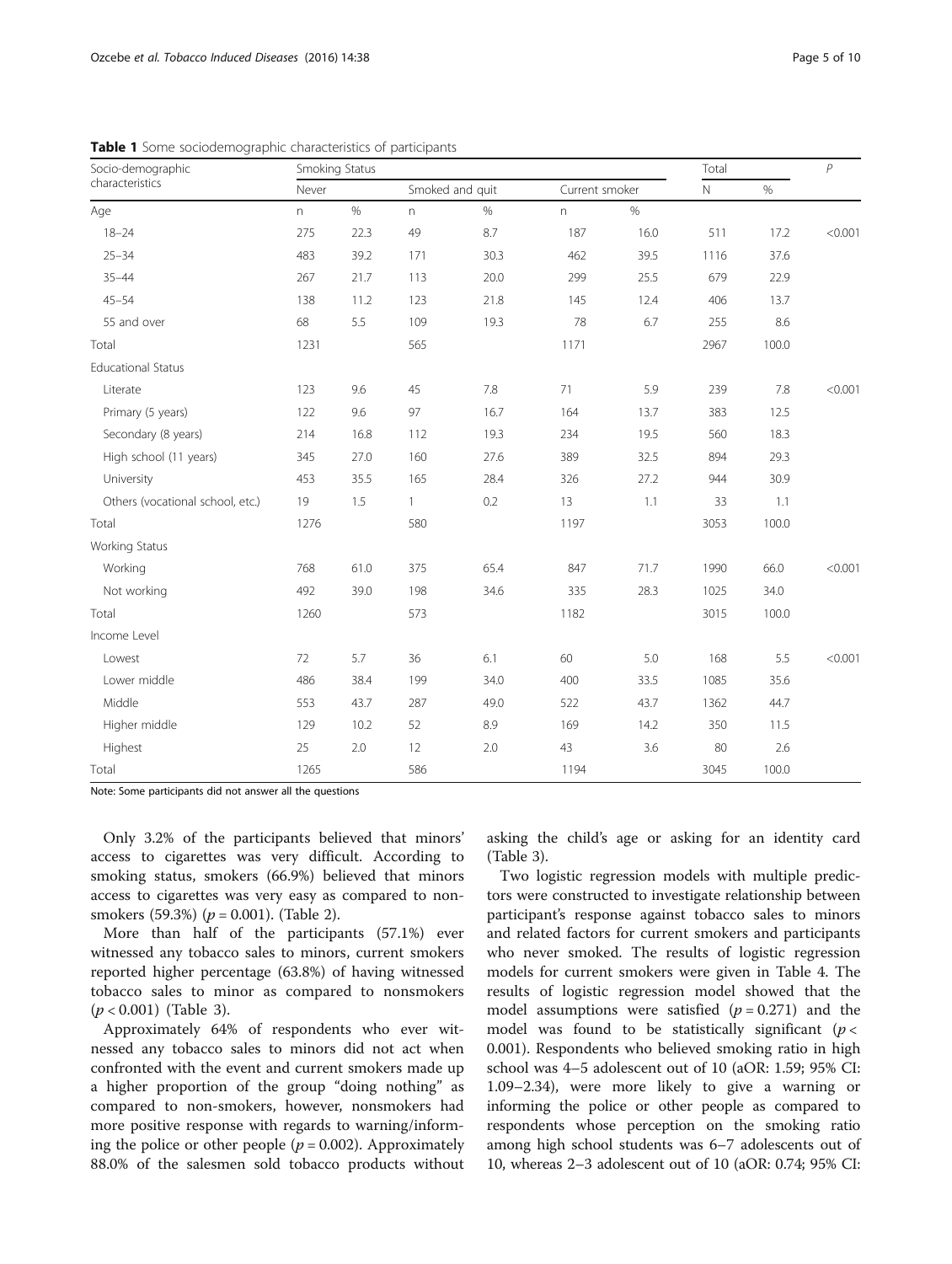| Perception and Knowledge on                        | Smoking Status |      |                 |      |                |      |              | Total |         |  |
|----------------------------------------------------|----------------|------|-----------------|------|----------------|------|--------------|-------|---------|--|
| Tobacco Use and Sales                              | Never          |      | Smoked and quit |      | Current smoker |      | $\mathsf{N}$ | $\%$  |         |  |
| The smoking ratio in high school                   | n              | $\%$ | n               | $\%$ | n              | $\%$ |              |       |         |  |
| One adolescent out of 10                           | 88             | 7.1  | 44              | 7.8  | 80             | 7.0  | 212          | 7.2   | 0.001   |  |
| 2-3 adolescents out of 10                          | 240            | 19.3 | 90              | 15.9 | 161            | 14.0 | 491          | 16.6  |         |  |
| 4-5 adolescents out of 10                          | 456            | 36.7 | 196             | 34.7 | 385            | 33.5 | 1037         | 35.0  |         |  |
| 6-7 adolescents out of 10                          | 460            | 37.0 | 235             | 41.6 | 523            | 45.5 | 1218         | 41.2  |         |  |
| Total                                              | 1244           |      | 565             |      | 1149           |      | 2958         | 100.0 |         |  |
| Sales of tobacco to minors                         |                |      |                 |      |                |      |              |       |         |  |
| Prohibited                                         | 888            | 72.5 | 408             | 72.3 | 837            | 71.8 | 2133         | 72.2  | 0.700   |  |
| Allowed with their parents                         | 120            | 9.8  | 61              | 10.8 | 107            | 9.2  | 288          | 9.8   |         |  |
| Not prohibited                                     | 216            | 17.6 | 95              | 16.8 | 221            | 19.0 | 532          | 18.0  |         |  |
| Total                                              | 1224           |      | 564             |      | 1165           |      | 2953         | 100.0 |         |  |
| Penalty for sales of tobacco to minors             |                |      |                 |      |                |      |              |       |         |  |
| Fine                                               | 565            | 58.7 | 240             | 53.9 | 508            | 55.3 | 1313         | 56.4  | 0.003   |  |
| Cancellation of sales certification                | 256            | 26.6 | 140             | 31.5 | 310            | 33.8 | 706          | 30.4  |         |  |
| Imprisonment                                       | 142            | 14.7 | 65              | 14.6 | 100            | 10.9 | 307          | 13.2  |         |  |
| Total                                              | 963            |      | 445             |      | 918            |      | 2326         | 100.0 |         |  |
| Major point were cigarettes are provided to minors |                |      |                 |      |                |      |              |       |         |  |
| Grocery/Market                                     | 554            | 44.7 | 265             | 47.4 | 456            | 40.0 | 1275         | 43.4  | < 0.001 |  |
| Friends                                            | 524            | 42.3 | 217             | 38.8 | 454            | 39.8 | 1195         | 40.7  |         |  |
| Vendor                                             | 108            | 8.7  | 52              | 9.3  | 169            | 14.8 | 329          | 11.2  |         |  |
| Family                                             | 52             | 4.2  | 25              | 4.5  | 62             | 5.4  | 139          | 4.7   |         |  |
| Total                                              | 1238           |      | 559             |      | 1141           |      | 2938         | 100.0 |         |  |
| Minors access to cigarettes                        |                |      |                 |      |                |      |              |       |         |  |
| Very easy                                          | 749            | 59.3 | 350             | 60.3 | 795            | 66.9 | 1894         | 62.5  | 0.001   |  |
| Not very difficult                                 | 477            | 37.8 | 209             | 36.0 | 354            | 29.8 | 1040         | 34.3  |         |  |
| Very difficult                                     | 37             | 2.9  | 21              | 3.6  | 40             | 3.4  | 98           | 3.2   |         |  |
| Total                                              | 1263           |      | 580             |      | 1189           |      | 3032         | 100.0 |         |  |

<span id="page-5-0"></span>Table 2 The perception and knowledge of tobacco use and sales to minor and tobacco control law by smoking status

Note. Some participants did not answer all the questions

0.40–1.37) were less likely to give a warning or informing the police or other people (Table [4\)](#page-7-0).

The results of logistic regression models for participants who never smoked were given in Table [5.](#page-7-0) The results of logistic regression model showed that the model assumptions were satisfied  $(p = 0.215)$  and the model was found to be statistically significant ( $p < 0.001$ ). Respondents who believed smoking ratio in high school was 4–5 adolescent out of 10 (aOR: 1.71; 95% CI: 1.12– 2.62), and 2–3 adolescent out of 10 (aOR: 2.25; 95% CI: 1.33–3.83) were more likely to give a warning or informing the police or other people as compared to respondents whose perception on the smoking ratio among high school students was 6–7 adolescents out of 10. Having knowledge of the prohibition of tobacco sales to minors (aOR: 2.06; 95% CI: 1.34–3.16) was associated with higher likelihood of giving a warning or informing the police or other people as compared to not having any knowledge on the prohibition of tobacco sales to minors. Participants who had highest or higher middle income level (aOR: 1.86; 95% CI: 1.28–2.72) were more likely to give a warning or informing the police or other people as compared to respondents who had middle, lower middle or lowest income level. Respondents knowing sales of tobacco products prohibited to minors (aOR: 2,06; 95% CI: 1.34–3.16) were more likely to give a warming or informing the police or other people as compared to respondents who were not working (Table [5\)](#page-7-0).

### **Discussion**

Turkey is known as a country with a history of important successes in tobacco control [\[23\]](#page-9-0). The prevention of tobacco access is one the most important intervention,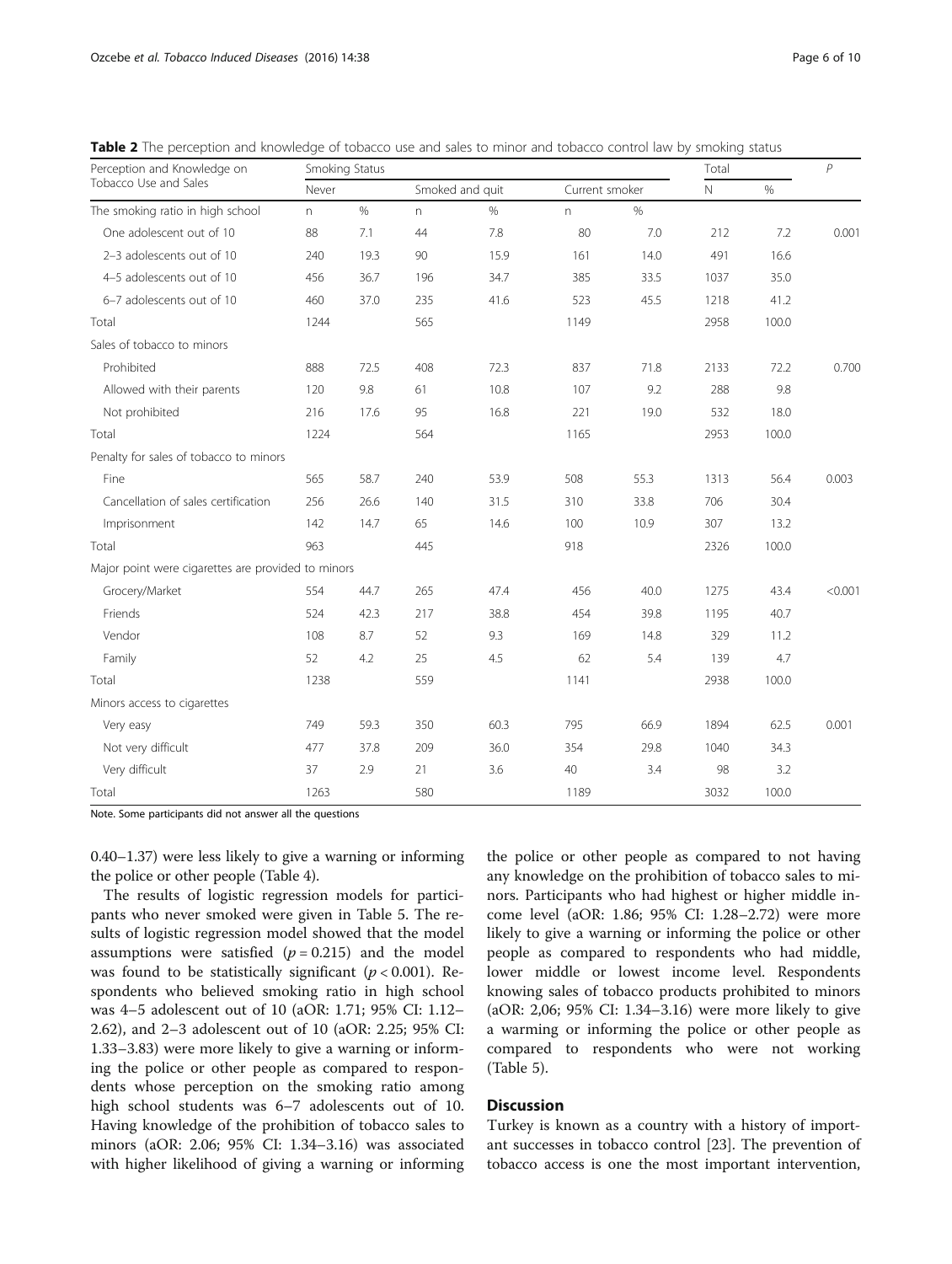<span id="page-6-0"></span>Table 3 Ever witnessed tobacco sales to minor and response against the situation by smoking status

| Experience of participants on tobacco sales                | Smoking Behavior |      |                 |      |                |      | Total       |       | $\overline{P}$ |
|------------------------------------------------------------|------------------|------|-----------------|------|----------------|------|-------------|-------|----------------|
|                                                            | Never            |      | Smoked and quit |      | Current smoker |      | $\mathbb N$ | %     |                |
|                                                            | n                | $\%$ | n               | %    | n              | %    |             |       |                |
| Ever witnessed any tobacco sales to minors                 |                  |      |                 |      |                |      |             |       |                |
| Yes                                                        | 630              | 50.0 | 343             | 59.0 | 758            | 63.8 | 1731        | 57.1  | < 0.001        |
| No                                                         | 631              | 50.0 | 238             | 41.0 | 430            | 36.2 | 1299        | 42.9  |                |
| Total                                                      | 1261             |      | 581             |      | 1188           |      | 3030        | 100.0 |                |
| The seller's response to the child                         |                  |      |                 |      |                |      |             |       |                |
| Asking his/her identity card                               | 76               | 12.0 | 51              | 14.8 | 80             | 10.6 | 207         | 12.0  | 0.176          |
| Not asking anything and selling tobacco product            | 557              | 88.0 | 294             | 85.2 | 677            | 89.4 | 1510        | 88.0  |                |
| Total <sup>a</sup>                                         | 633              |      | 345             |      | 749            |      | 1727        | 100   |                |
| The participant's response against tobacco sales to minors |                  |      |                 |      |                |      |             |       |                |
| Doing nothing                                              | 372              | 60.4 | 199             | 59.1 | 504            | 68.3 | 1075        | 63.6  | 0.002          |
| Warning the seller's                                       | 98               | 15.9 | 61              | 18.1 | 84             | 11.4 | 243         | 14.4  |                |
| Warning the owner                                          | 33               | 5.4  | 14              | 4.2  | 22             | 3.0  | 69          | 4.1   |                |
| Warning the child                                          | 77               | 12.5 | 46              | 13.6 | 89             | 12.1 | 212         | 12.5  |                |
| Informing the police                                       | 21               | 3.4  | 3               | 0.9  | 14             | 1.9  | 38          | 2.2   |                |
| Talking to the other people about this event               | 15               | 2.4  | 14              | 4.2  | 25             | 3.4  | 54          | 3.2   |                |
| Total <sup>a</sup>                                         | 616              |      | 337             |      | 738            |      | 1691        | 100.0 |                |

Note: <sup>a</sup>The participants were witness at any tobacco sale under 18 years old

thus, preventing children and youth from starting tobacco. The most important stage in the prevention of accessibility is determined as increasing taxes and applications for point of sales [\[1](#page-9-0), [2](#page-9-0)].

In this study, 3241 people were interviewed in 9 city centers. The people interviewed are mainly young adults and their educational status was higher than average level of education when compared to the general population. Most of the smoker and ex-smoker participants declared that they started daily smoking at adolescent ages. The participants in the current study are also aware of this as they believed that smoking is a very common behavior among high school students. According to GATS (2012), among ever daily smokers who were aged 18–34 years, 17.1 years was the average age daily smokers started smoking [\[22\]](#page-9-0). These findings actually support that tobacco use is accepted as a public health problem among young people.

As earlier stated, one of the most important intervention for the prevention of tobacco use among youths is the prevention of accessibility. In consonance, previous studies have shown that enforcement of laws against tobacco sales to minors is an effective strategy to maintain a barrier for accessibility of tobacco in the community [[5, 6, 8\]](#page-9-0). WHO FCTC also has some suggestion on the enforcement of tobacco sales to minor through regulations of point of sales [\[24\]](#page-9-0). The regulation on tobacco sale to minors in Turkey is old, it had been prohibited since 1996, prison sentence was later added as a new

regulation in 2008 [[19, 21\]](#page-9-0). In this study, 72.2% of the all respondents gave the true answer with regards rule on tobacco sales to minors, there is not any difference of their knowledge on rule of sales of tobacco to minors between smokers and non-smokers. However, the result of our findings shows that prison sentence is less known (13.2%) and goes to support the fact that information about prison sentence being a part of the law has not become widespread in the community, especially among the smokers. The way of giving information about tobacco selling ban to minors is by having poster at points of sales as well as inspection of this sale points to see if they have the ban posters in the country. However, the posters have only information showing that tobacco sell is banned to children less than 18 years of age. The results of this study revealed that this intervention has been quite effective in increasing the awareness of adults about tobacco selling ban to minors, but this intervention was not effective in increasing the knowledge on pertaining prison sentence. It is worth noting that a high-level debate has been ongoing among the leaders of tobacco control in the country. Some are of the opinion that informative program about the ban of cigarette sale to children under the age of 18 can create a wrong perception as this information can encourage minors to be eager to smoke after the age of 18. Because of this high-level debate, there is not any proactive campaign carried out on sale of tobacco to youth, this is a barrier in front of the distribution of the true information widely in the country.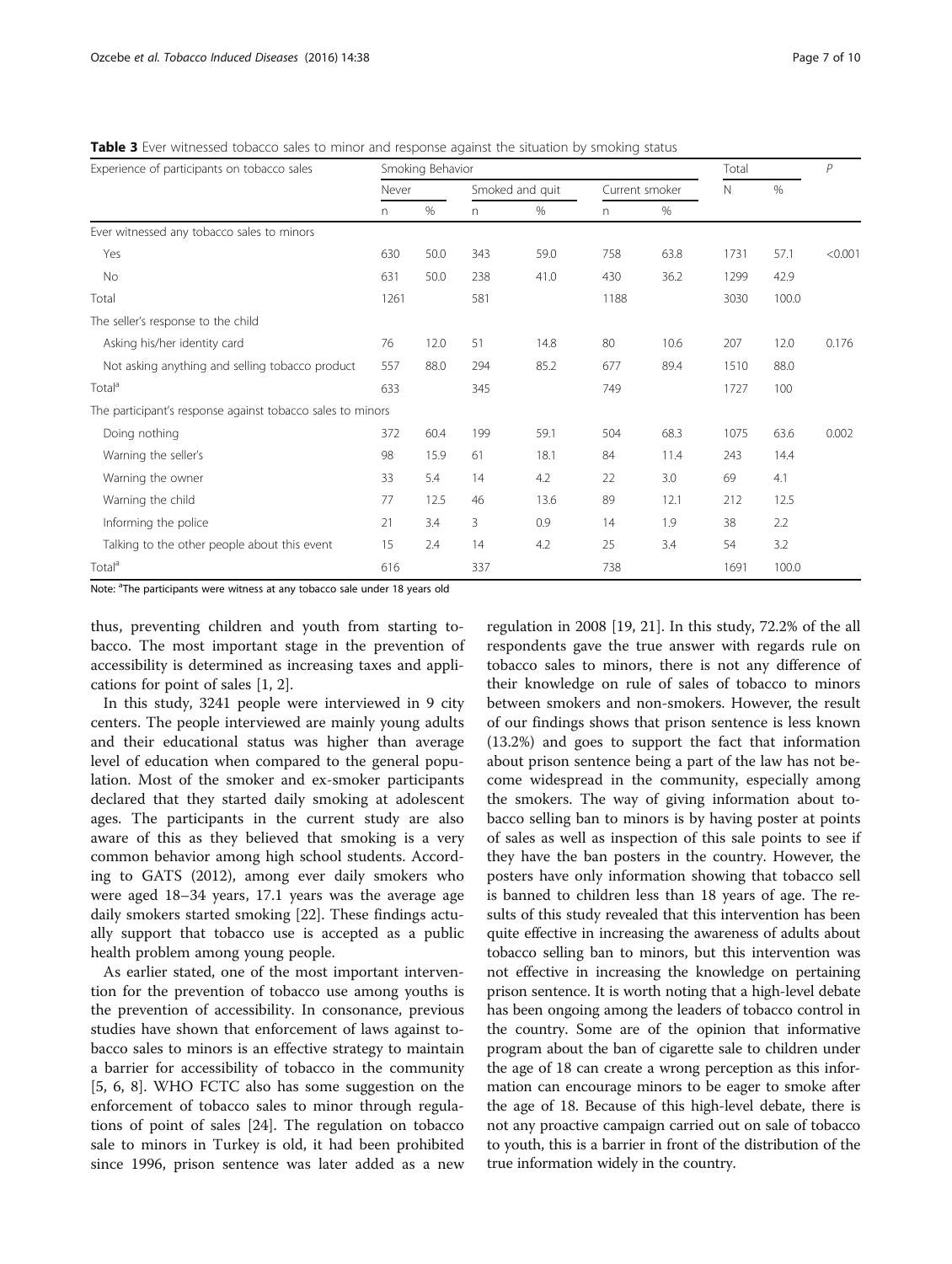|                                     | OR   | $\mathsf{P}$ | 95% CI        |
|-------------------------------------|------|--------------|---------------|
| Constant                            | 0.15 | < 0.001      |               |
| <b>Educational Status</b>           |      |              |               |
| Literate/Primary/Secondary (ref)    | 1    |              |               |
| High School                         | 1.52 | 0.054        | $0.99 - 2.33$ |
| University                          | 1.47 | 0.095        | $0.94 - 2.30$ |
| Age group                           |      |              |               |
| 18-24 (ref)                         | 1    |              |               |
| $25 - 34$                           | 0.97 | 0.914        | $0.55 - 1.69$ |
| 35 and above years                  | 1.70 | 0.056        | $0.98 - 2.95$ |
| Income level                        |      |              |               |
| Middle, lower middle,/ lowest (ref) | 1    |              |               |
| Highest /higher middle              | 1.38 | 0.078        | $0.96 - 1.96$ |
| Working Status                      |      |              |               |
| Not working (ref)                   | 1    |              |               |
| Working                             | 1.28 | 0.266        | $0.83 - 1.97$ |
| Minors access to cigarettes         |      |              |               |
| Very easy/Not very difficult (ref)  | 1    |              |               |
| Very difficult                      | 3.11 | 0.076        | 0.89-10.89    |
| Smoking ratio in high school        |      |              |               |
| 6-7 adolescents out of 10 (ref)     | 1    |              |               |
| 4-5 adolescents out of 10           | 1.59 | 0.016        | $1.09 - 2.34$ |
| 2-3 adolescents out of 10           | 0.74 | 0.344        | $0.40 - 1.37$ |
| One adolescent out of 10            | 1.94 | 0.139        | $0.81 - 4.67$ |

<span id="page-7-0"></span>Table 4 Logistic regression results of participant's response against tobacco sales to minor and related factors for current smokers

Classification Rate:71.7%; Hosmer-Lemeshow Test:  $p = 0.271$ 

Literatures show that enforcement of tobacco sales ban to children decreases accessibility of minors to tobacco products [\[5](#page-9-0), [6, 8](#page-9-0)]. In this study, 66.7% of the smokers and 59.3% of non-smokers think that accessibility of tobacco products is very easy and a larger proportion of respondents assume that individuals who are under the age of 18 can buy tobacco from markets or vendors. Vendors are mentioned by smokers more than non-smokers and ex-smokers  $(p < 0,001)$ . GYTS in Turkey also supports the results of this study, it states that 53.7% of the youth buy cigarettes from markets and 79.1% of young smokers are not refused sell [[25\]](#page-9-0). GYTS results are in consonance with our study finding. There are also other supporting studies [\[15, 26](#page-9-0), [27\]](#page-9-0). According to Elders, laws prohibiting the sale of tobacco to minors are not adequately enforced [\[15](#page-9-0)]. Also, Marcus and colleagues in their study found that 8 out of 10 adults believed teenagers can easily reach tobacco products "very easily" or "somewhat easily" in their neighborhood [\[16](#page-9-0)]. Enforcement of laws against tobacco sales to minors should be monitored and strengthened at groceries and Table 5 Logistic regression results of participant's response against tobacco sales to minor and related factors for participants who never smoked

|                                     | <b>OR</b> | $\overline{P}$ | 95% CI        |
|-------------------------------------|-----------|----------------|---------------|
| Constant                            | 0.16      | < 0.001        |               |
| <b>Educational Status</b>           |           |                |               |
| Literate/Primary/Secondary (ref)    | 1         |                |               |
| High School                         | 0.91      | 0.709          | $0.57 - 1.47$ |
| University                          | 0.99      | 0.984          | $0.62 - 1.59$ |
| Age                                 |           |                |               |
| 18-24 (ref)                         | 1         |                |               |
| $25 - 34$                           | 0.95      | 0.843          | $0.56 - 1.60$ |
| 35 and above years                  | 0.99      | 0.988          | $0.58 - 1.70$ |
| Income level                        |           |                |               |
| Middle, lower middle,/ lowest (ref) | 1         |                |               |
| Highest /higher middle              | 1.86      | 0.001          | $1.28 - 2.72$ |
| Working Status                      |           |                |               |
| Not working (ref)                   | 1         |                |               |
| Working                             | 1.23      | 0.326          | $0.81 - 1.88$ |
| Sales of tobacco to minors          |           |                |               |
| Not prohibited (ref)                | 1         |                |               |
| Prohibited                          | 2.06      | 0.001          | $1.34 - 3.16$ |
| Smoking ratio in high school        |           |                |               |
| 6-7 adolescents out of 10 (ref)     | 1         |                |               |
| 4-5 adolescents out of 10           | 1.71      | 0.014          | $1.12 - 2.62$ |
| 2-3 adolescents out of 10           | 2.25      | 0.003          | $1.33 - 3.83$ |
| One adolescent out of 10            | 2.06      | 0.105          | $0.86 - 4.94$ |

Classification Rate: % 64.5; Hosmer-Lemeshow Test:  $p = 0.215$ 

vendors [[28\]](#page-9-0). Changing retail merchants' behavior to prevent illegal sales of tobacco to minors should be enforced and promoted [\[5](#page-9-0)]. In Turkey, even though the salesman are informed about the regulation on the sales of tobacco yearly, still children are able to access tobacco products from markets and vendors. As such, in the country, the education, information and monitoring program most especially as it concerns salesman and owners of vendors, should be reviewed and strengthened to obey the rules on sales of tobacco products to minors.

Previous studies have shown that youth can use social sources to access tobacco product [\[5](#page-9-0), [8](#page-9-0)–[11\]](#page-9-0). Our study findings are in consonance, the result of our study shows that adults are also aware of children accessibility of tobacco products through families and friends.

Public support in the enforcement of laws governing tobacco sales is also important if preventing the access of tobacco product to minors is to be achieved. In our study, 63.8% of the smokers, 59.0% of ex-smokers and 50.0% of non-smokers declared that they witnessed cigarette sale to minors, among all witness participants,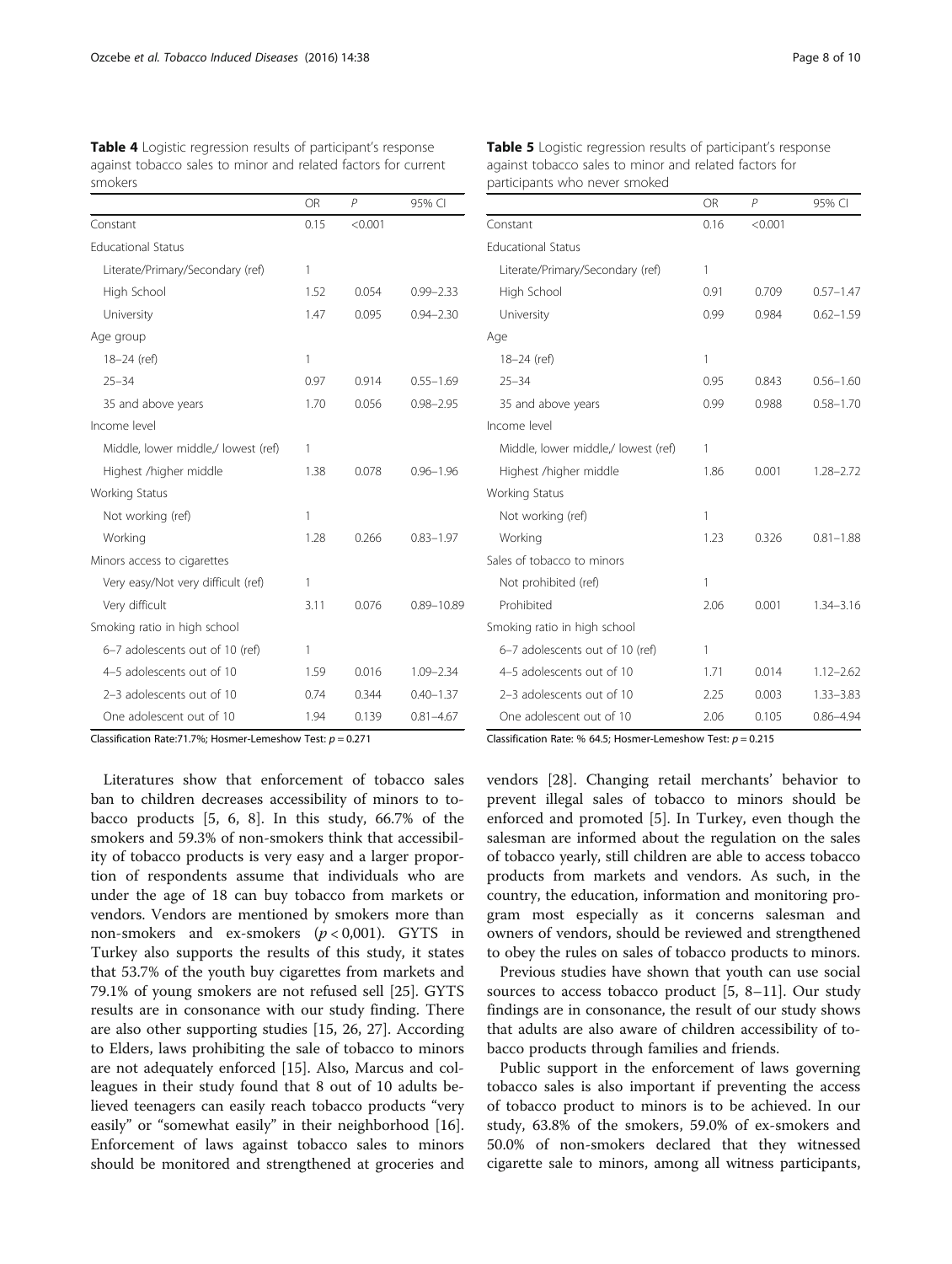88.0% said the sellers' response was not asking anything and selling the tobacco product. Also, most of the participants did not take any action, the percentage of smokers not taking any reaction was much higher than non-smokers. More ex-smokers reacting this event is than smokers and non-smokers, they would have had some health problems because of smoking in the past. In a society where there is a target of preventing the sale of cigarette to minors, the salesman have a role to play, in addition, it is expected that all other individuals in the society should be sensitive and play a role in the monitoring of sale points of tobacco. Increasing the awareness of society in terms of age restrictions with regards tobacco sales will strengthen the practicality of tobacco laws. There are ongoing debate in the USA about the drawing of age limit to 21 for tobacco sale, however, it is suggested that increasing the awareness of society and in overall, decreasing the usage of tobacco should be of paramount importance [\[12, 29\]](#page-9-0). Social sensitivity is important for the prevention of tobacco use and every individual have a responsibility in carrying out this society based program, most especially as it related to prevention of tobacco usage among children and youths.

A higher proportion of smoker respondent who believed the smoking ratio in high school was 6–7 adolescent out of 10, believed that major point were cigarettes are provided to minors were vendor and family, believed that minor access to cigarette was easy, ever witnessed tobacco sale and doing nothing against tobacco sales to minor belonged to the current smokers categories, Also, a lower proportion of respondent who believed imprisonment was the penalty for sale of tobacco to minors belonged to the current smokers category. This finding goes to show that current smokers as compared to other categories believed that tobacco use among minor is prevalent and access is easy, however as compared to other smoking categories were less aware that prison sentence was a part of the law, they also were more aware that minors can access tobacco product through social source such as the family, in addition, current smokers witnessed more sales of tobacco product to minors and did nothing. Non-smokers and highly informed people with regards to tobacco control law intervened more when they witness tobacco sales to minors. In the prevention of smoking among minors, adults should not only be role models for children but they should also warn them about the right behaviors directly. Because of this behavioral difference, two logistic model were conducted.

The results of logistic regression of participant's response against tobacco sales to minor and related factors for current smokers showed that sociodemographic characteristics of participants did not affect the behavior of the person. Only, respondents who believed smoking

ratio in high school was 4–5 adolescent out of 10 (aOR: 1.59; 95% CI: 1.09–2.34) were more likely to give a warning or informing the police or other people as compared to respondents whose perception on the smoking ratio among high school students was 6–7 adolescents out of 10. According to this results of model, we could not explain the witness smokers' reaction to sale of cigarettes with sociodemographic factors and their knowledge on tobacco sale items of the law. It is need the psychosocial behavior theories should be studied on smokers behaviors to understand the causes under their behaviors to strengthen the response of smokers. On the other hand, smoking cessation interventions would change the behaviors of smokers when they witness tobacco sales to minors.

The results of logistic regression of non-smokers' response against tobacco sales to minor were who are from higher educational level, higher economic status, working status and who believed smoking ratio in high school was 4–5 adolescent out of 10 and 2–3 adolescent out of 10 were more likely to give a warning or informing the police or other people as compared to the others. The people from higher socioeconomic status could take more responsibility to monitor the sale of tobacco products to minors. Information and education interventions on tobacco sale to minors would be given to the community, especially to low socioeconomic status in the community. Additional interventions aimed at individual responsibilities are needed for individual smokers about the ban of cigarette sale to children as earlier stated.

#### Study limitations

This study has some limitations. Firstly, the study finding is not representative for the whole country. Sampling of cities and the people interviewed were through convenient sampling, as such, the results should be carefully interpreted. Secondly, the average duration of questionnaire completion was approximately 3–4 min, perhaps, due to the time duration some questions were left unanswered by the participants. During data entry, some of these questions were removed and not used in this study.

#### **Conclusions**

Though adults think that tobacco use is a prevalent among minors, tobacco product sales ban is an important subject in tobacco accessibility, most especially at points of sales, unfortunately not enough is known by the adults and they do not take enough responsibility in ensuring the implementation of the tobacco control law as it pertain access to tobacco products by minors. Though Turkey has already made important accomplishments with regards to tobacco control, there is still a need for detailed studies and some interventions are needed to reduce accessibility of minors to tobacco products.